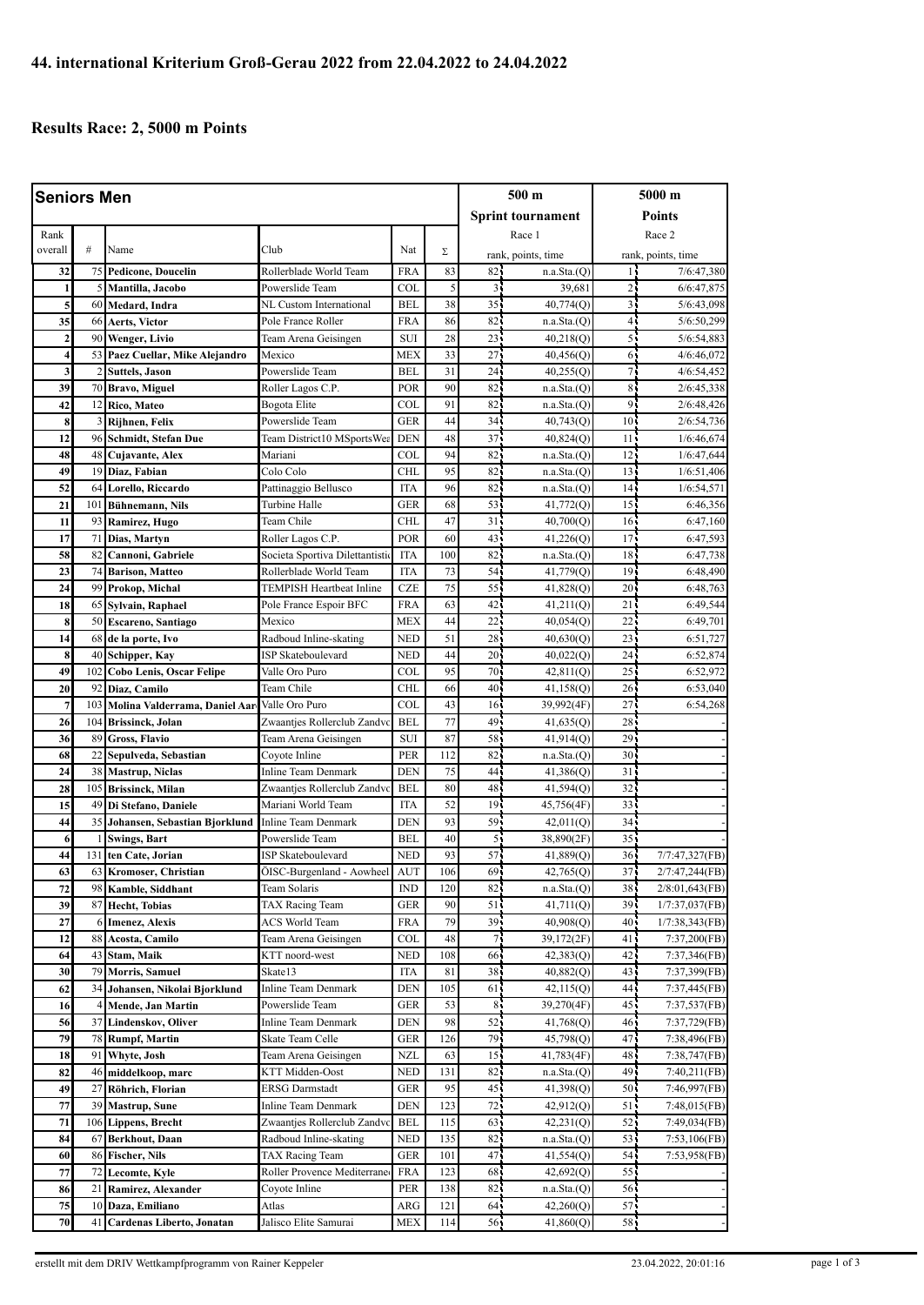## **Results Race: 2, 5000 m Points**

| <b>Seniors Men</b> |     |                                                             |                              |                             |     | 500 m                    |             | 5000 m                       |                |
|--------------------|-----|-------------------------------------------------------------|------------------------------|-----------------------------|-----|--------------------------|-------------|------------------------------|----------------|
|                    |     |                                                             |                              |                             |     | <b>Sprint tournament</b> |             | Points                       |                |
|                    |     |                                                             |                              |                             |     |                          | Race 1      |                              |                |
| Rank<br>overall    | #   | Name                                                        | Club                         | Nat                         | Σ   | rank, points, time       |             | Race 2<br>rank, points, time |                |
| 22                 | 15  | <b>Royer, Clement</b>                                       | <b>BOUGUENAIS</b>            | <b>FRA</b>                  | 71  | 12 <sup>1</sup>          | 39,718(4F)  | 59.                          |                |
| 82                 | 107 | van Haaren, Niels                                           | Zwaantjes Rollerclub Zandvo  | <b>BEL</b>                  | 131 | 71                       | 42,823(Q)   | $60 -$                       |                |
| 54                 |     | 32 Pasquarella, Michael                                     | GTC2022 Simmons Team Flo     | <b>USA</b>                  | 97  | 36 <sub>1</sub>          | 40,801(Q)   | 61                           |                |
| 68                 |     | 18 Figueiredo, Pedro                                        | Club Sport Maritimo          | POR                         | 112 | 50 <sub>1</sub>          | 41,695(Q)   | 62                           |                |
| 76                 |     | 36 Jorgensen, Meik Heise                                    | Inline Team Denmark          | <b>DEN</b>                  | 122 | 60                       | 42,034(Q)   | 62 <sub>1</sub>              |                |
| 86                 |     | 100 Mammen, Lorenz                                          | TSuGV Großbettlingen         | <b>GER</b>                  | 138 | 76                       | 45,200(Q)   | 62                           |                |
| 80                 | 9   | Simon, Pierre                                               | Asphalte Roller Rixheim Wit  | <b>FRA</b>                  | 127 | 65                       | 42,306(Q)   | 62                           |                |
| 81                 |     | 110 Van Oost, Thomas                                        | KTT noord-west               | <b>NED</b>                  | 128 | 62                       | 42,167(Q)   | 66                           |                |
| 44                 |     | 25 Stogdale, Harry                                          | Eltham Speed Skaterz Austra  | <b>AUS</b>                  | 93  | 26 <sub>1</sub>          | 40,391(Q)   | 67                           |                |
| 90                 | 47  | Van Der Ent, Jarno                                          | <b>KTT</b> Zuidwest Inline   | <b>NED</b>                  | 149 | 81                       | 48,305(Q)   | 68                           |                |
| 57                 |     | 14 Lehnertz, Timo                                           | <b>BONT Skate</b>            | <b>GER</b>                  | 99  | 30 <sup>1</sup>          | 40,699(Q)   | 69                           | 7/8:21,631(FC) |
| 85                 | 7   | Ridolfi, Thomas                                             | AM Sports                    | <b>FRA</b>                  | 137 | 67                       | 42,601(Q)   | 70                           | 5/8:14,757(FC) |
| 88                 |     | 77 Werner, Erik Willy                                       | RSV Blau-Weiß Gera           | <b>GER</b>                  | 145 | 74                       | 43,596(Q)   | 71                           | 4/7:58,160(FC) |
| 90                 |     | 76 Gross, Leandro                                           | <b>RSC</b> Liestal           | SUI                         | 149 | 77.                      | 45,312(Q)   | 72 <sub>1</sub>              | 8:15,423(FC)   |
| 89                 |     | 45 Malecek, Erik                                            | <b>KSBM</b> Praha            | <b>CZE</b>                  | 146 | 73                       | 43,353(Q)   | 73                           | 8:18,519(FC)   |
| 72                 |     | 80 Ball, Bobby                                              | Skate13 Racing Team          | <b>GBR</b>                  | 120 | 46                       | 41,437(Q)   | 74 <sub>1</sub>              | 8:19,265(FC)   |
| 93                 |     | 23 Sanchez Piquero, Daniel                                  | CPV EL PRAT                  | <b>ESP</b>                  | 155 | 80                       | 46,464(Q)   | 75 <sub>1</sub>              |                |
| 66                 |     | 30 Saraza, Simon                                            | Grandes Paisas               | COL                         | 109 | 33                       | 40,724(Q)   | 76                           | n.a.Sta.(Q)    |
| 92                 | 31  | Ghazali, Gibran                                             | GTC2022 LondonSkaters        | <b>USA</b>                  | 152 | 75                       | 43,725(Q)   | 77                           |                |
| 95                 | 42  | Paez, Pedro Jose                                            | Jalisco Elite Samurai        | <b>MEX</b>                  | 160 | 82                       | n.a.Sta.(Q) | 78                           |                |
| 37                 |     | 84 Albrecht, Simon                                          | Takino Germany               | <b>GER</b>                  | 88  | 9,                       | 39,611(4F)  | 79                           |                |
| 96                 | 28  | Barbera, Stephane                                           | Federacio Catalana Esports H | <b>ESP</b>                  | 161 | 82                       | n.a.Sta.(Q) | 79                           |                |
| 61                 |     | 13 Beelen, Robbe                                            | <b>RSC HEVERLEE</b>          | <b>BEL</b>                  | 104 | $25 -$                   | 40,288(Q)   | 79                           |                |
| 96                 |     | 33 Bigler, Simon                                            | <b>Inline Team Denmark</b>   | <b>DEN</b>                  | 161 | 82                       | n.a.Sta.(Q) | 79i                          |                |
| 96                 | 57  | Causil Rojas, Pedro Armando                                 | NL Custom International      | COL                         | 161 | 82                       | n.a.Sta.(Q) | 79                           |                |
| 30                 |     | 54 De Souza, Elton                                          | MX Takino MPC                | <b>FRA</b>                  | 81  | 25                       | 39,487      | 79                           |                |
| 34                 |     | 58 Estrada Vallecilla, Edwin Alexal NL Custom International |                              | COL                         | 85  | 6                        | 41,823(2F)  | 79                           |                |
| 96                 |     | 59 Fernandez, Ioseba                                        | NL Custom International      | <b>ESP</b>                  | 161 | 82                       | n.a.Sta.(Q) | 79                           |                |
| 96                 |     | 26 Fonseca, Miguel                                          | Equipo bogota                | COL                         | 161 | 82                       | n.a.Sta.(Q) | 79                           |                |
| 52                 |     | 51 Garcia, Edgar                                            | Mexico                       | MEX                         | 96  | 17 <sup>1</sup>          | 40,044(4F)  | 79                           |                |
| 32                 | 97  | Guzman, Jhoan                                               | Team Junk                    | <b>ESP</b>                  | 83  | $\overline{4}$           | 39,817      | 79                           |                |
| 72                 |     | 44 Hempenius, Jelmar                                        | KNSB Talent Team Noord       | <b>NED</b>                  | 120 | 41 <sub>1</sub>          | 41,176(Q)   | 79 <sub>1</sub>              |                |
| 43                 |     | 24 Kwant, Remon                                             | DoubleFF                     | <b>NED</b>                  | 92  | 13 <sup>1</sup>          | 40,020(4F)  | 79                           |                |
| 39                 | 29  | Llop, Nil                                                   | Federacio Catalana Esports H | <b>ESP</b>                  | 90  | 11                       | 41,427(4F)  | 79                           |                |
| 96                 |     | 52 Martinez, Jorge                                          | Mexico                       | MEX                         | 161 | 82                       | n.a.Sta.(Q) | 79.                          |                |
| 96                 |     | 69 Meijer, Bas                                              | Radboud Inline-skating       | <b>NED</b>                  | 161 | 82                       | n.a.Sta.(Q) | 79.                          |                |
| 94                 |     | 8 Monnier, Loan                                             | Asphalte Roller Rixheim Wit  | ${\rm FRA}$                 | 157 | 78                       | 45,340(Q)   | 79                           |                |
| 64                 |     | 20 Morales Parra, Jeremias Anto                             | Colo Colo                    | CHL                         | 108 | $29 -$                   | 40,667(Q)   | 79.                          |                |
| 96                 | 17  | Morell, David                                               | Ciudad del Turia             | ESP                         | 161 | 82                       | n.a.Sta.(Q) | 79.                          |                |
| 96                 |     | 108 Muthiani Ssendegeyo, Geofrey                            | Sprint Skating Club Kenya    | KEN                         | 161 | 82                       | n.a.Sta(Q)  | 79                           |                |
| 96                 |     | 109 Mututa Mwanthi, Andrew                                  | Sprint Skating Club Kenya    | KEN                         | 161 | 82.                      | n.a.Sta.(Q) | 79.                          |                |
| 67                 |     | 81 Nijenhuis, Glenn                                         | ISP Skateboulevard           | <b>NED</b>                  | 111 | 32 <sub>1</sub>          | 40,721(Q)   | 79.                          |                |
| 54                 | 85  | Pucklitzsch, Ron                                            | Takino Germany               | <b>GER</b>                  | 97  | 18                       | 40,440(4F)  | 79.                          |                |
| 38                 |     | 56 Ramali, Etienne                                          | NL Custom                    | GER                         | 89  | 10 <sub>1</sub>          | 40,081(4F)  | 79.                          |                |
| 96                 |     | 94 Silva, Emanuelle                                         | Team Chile                   | CHL                         | 161 | 82.                      | n.a.Sta.(Q) | 79.                          |                |
| 58                 | 95  | Silva, Lucas                                                | Team Chile                   | CHL                         | 100 | 21                       | 40,049(Q)   | 79                           |                |
| 44                 |     | 73 Sivilier, Yvan                                           | Team Arena Geisingen         | FRA                         | 93  | 14 <sub>1</sub>          | 40,331(4F)  | 79.                          |                |
| 96                 | 11  | Tapias Guzman, David Santiago                               | AVIVAS                       | COL                         | 161 | 82                       | n.a.Sta.(Q) | 79.                          |                |
| 28                 |     | 16 Verdugo, Ricardo                                         | Team Chile                   | $\mathop{\rm CHL}\nolimits$ | 80  | 14                       | 39,400      | 79.                          |                |
| 96                 |     | 61 Villegas Ceballos, Steven                                | NL Custom International      | COL                         | 161 | 82.                      |             | 79.                          |                |
| 96                 |     | 62 Zapata Martinez, Daniel                                  | NL Custom International      | COL                         | 161 | 82.                      | n.a.Sta.(Q) | 79                           |                |
|                    |     |                                                             |                              |                             |     |                          |             |                              |                |

Remarks: (W1/2=Warning 1/2, FS1=First false start, DSQ-SF/TF=Disqualification sport-/technical fault, RR=Reduced in rank, DNF=Did not finish, DNS=Did not start) Race 1 - number. 10 Daza, Emiliano : FS1

Race 1 - number. 101 Bühnemann, Nils : FS1

Race 1 - number. 13 Beelen, Robbe : FS1

Race 1 - number. 58 Estrada Vallecilla, Edwin Alexander : RR,FS1

Race 1 - number. 61 Villegas Ceballos, Steven : DSQ-SF

Race 1 - number. 85 Pucklitzsch, Ron : FS1